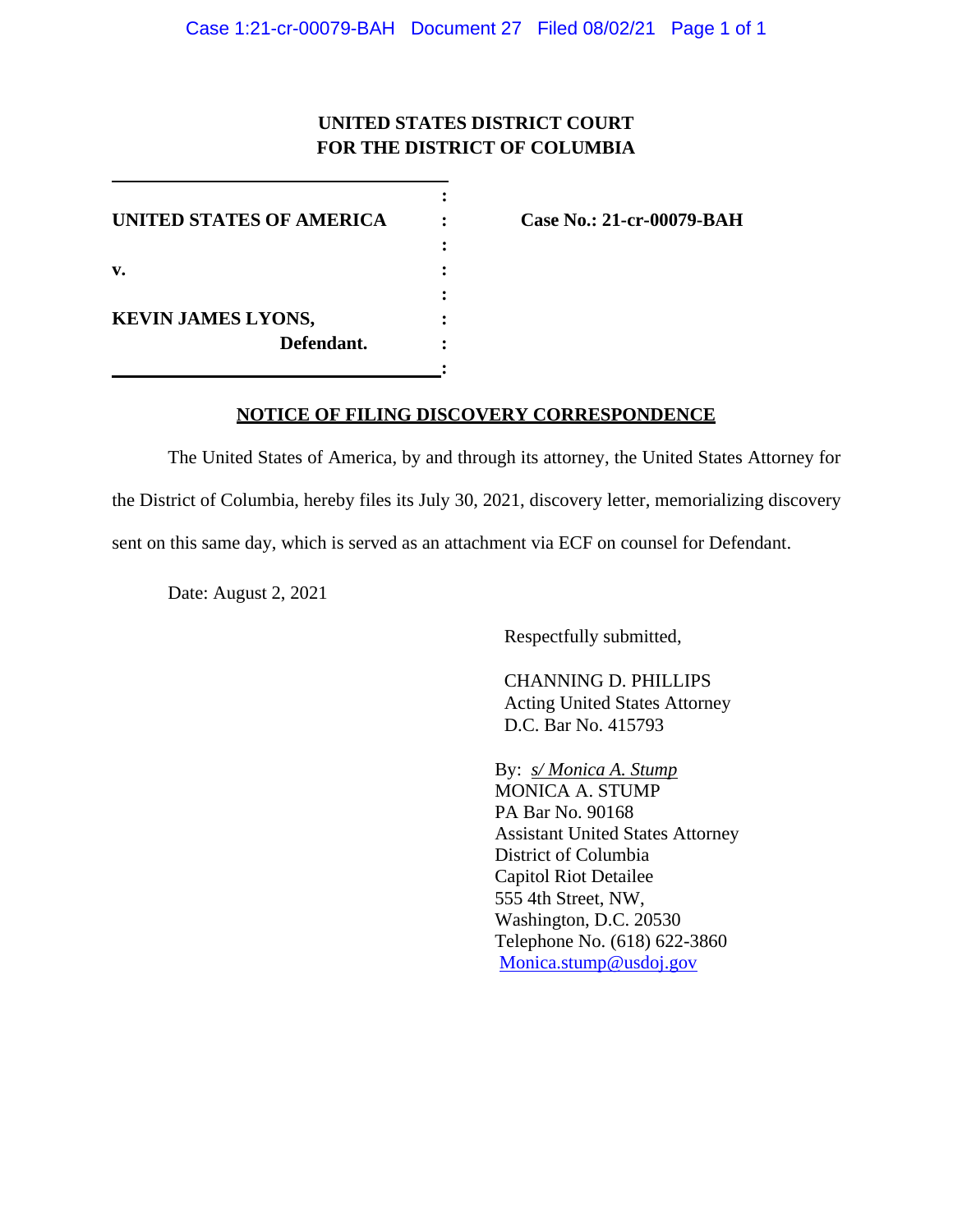

U.S. Department of Justice

CHANNING D. PHILLIPS Acting United States Attorney

*District of Columbia*

*Judiciary Center 555 Fourth St., N.W. Washington, D.C. 20530*

July 30, 2021

## **VIA EMAIL**

Lawrence Wolf Levin Law Office of Lawrence Wolf Levin

> Re: *United States v. Lyons* Case No. 21-cr-79-BAH Discovery Letter No. 5

Dear Mr. Levin:

This is to memorialize the following preliminary discovery sent you on **July 30, 2021,** via USAFX which contained the following materials:

Transcript of J. Horan and Exhibits 2-16, including 7A and 7B, 8A and 8B, 14A and 14B HIGHLY SENSITIVE Serial 34 List sent for discovery Serial 35 Redacted: Tipster report Serial 36 and 36\_1A\_13\_01: report and picture of cash located Serial 37: Report on forensics Serial 38\_1A\_19\_01 through 03 and 20\_01 Redacted: Photographs of Lyons with framed photograph Serial 39: Report explaining acquisition of police report Serial 40 and 40\_1A\_15\_01: Report on forensics Serial 41 and 41\_1A\_16\_01: Report on forensics Serials 42-44: Reports for refiling case number, acquisition of police report, and indictment Serial 44\_1A\_19\_01, 20\_01: Copy of indictment and receipt of indictment Serial 46 Redacted and 46\_1A\_21\_01 Redacted and 21\_02: report of interview of stolen wallet Serial 47 Redacted and 47\_1A\_22\_01 Redacted and 22\_02: report of interview of stolen framed photograph